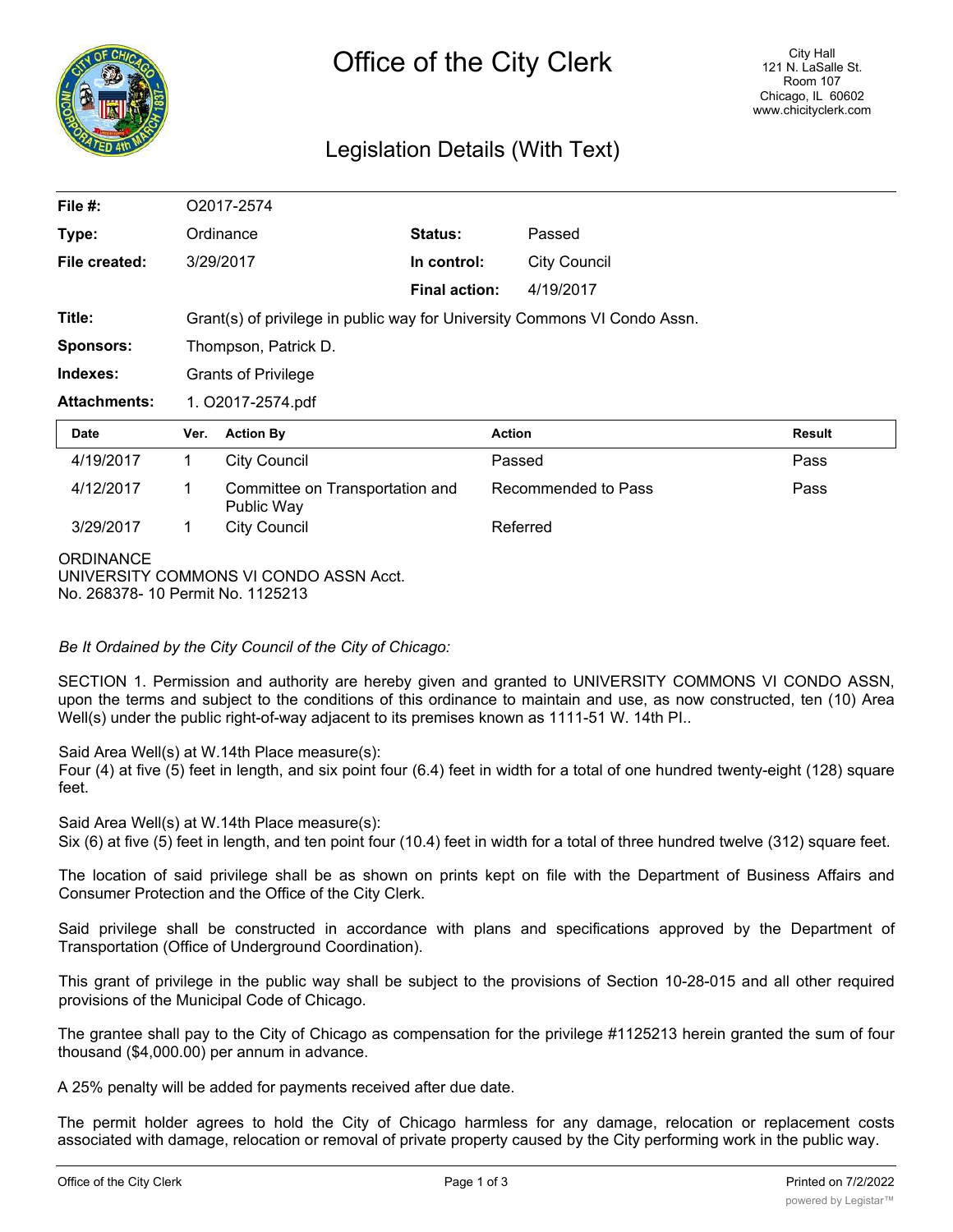Patrick D. Thompson 11th Ward Page 1

Authority herein given and granted for a period of five (5) years from and after 11/01/2016.

(Page 2 of 3)

Department of Business Affairs and Consumer Protection

Small Business Center - Public Way Use Unit City Hall - 121 N. LaSalle Street. Room 800 • Chicago. II. 60602 312-74-GOBIZ/312-744-6249 • (312) 744-1944 (Tl Y) Imp uwu cil\olelHea£i» otg-'hacp

**03/29/2017**

Alderman Patrick D. Thompson Ward # 11 City of Chicago City Hall, Room 300 121 North LaSalle Street Chicago, Illinois 60602

## **Re: An ordinance to use and maintain a portion of the public right-of-way for ten (10) area well(s) for UNIVERSITY COMMONS VI CONDO ASSN, adjacent to the premises known as 1111-51 W. 14th PI..**

## **Dear Alderman Patrick D. Thompson:**

The applicant referenced above has requested the use of the public right-of-way for area well(s). An ordinance has been prepared by the Department of Business Affairs and Consumer Protection - Small Business Center - Public Way Use Unit for presentation to the City Council. Because this request was made for properties located in your ward, as approved by you as per the attached, I respectfully request that you introduce the attached ordinance at the next City Council meeting.